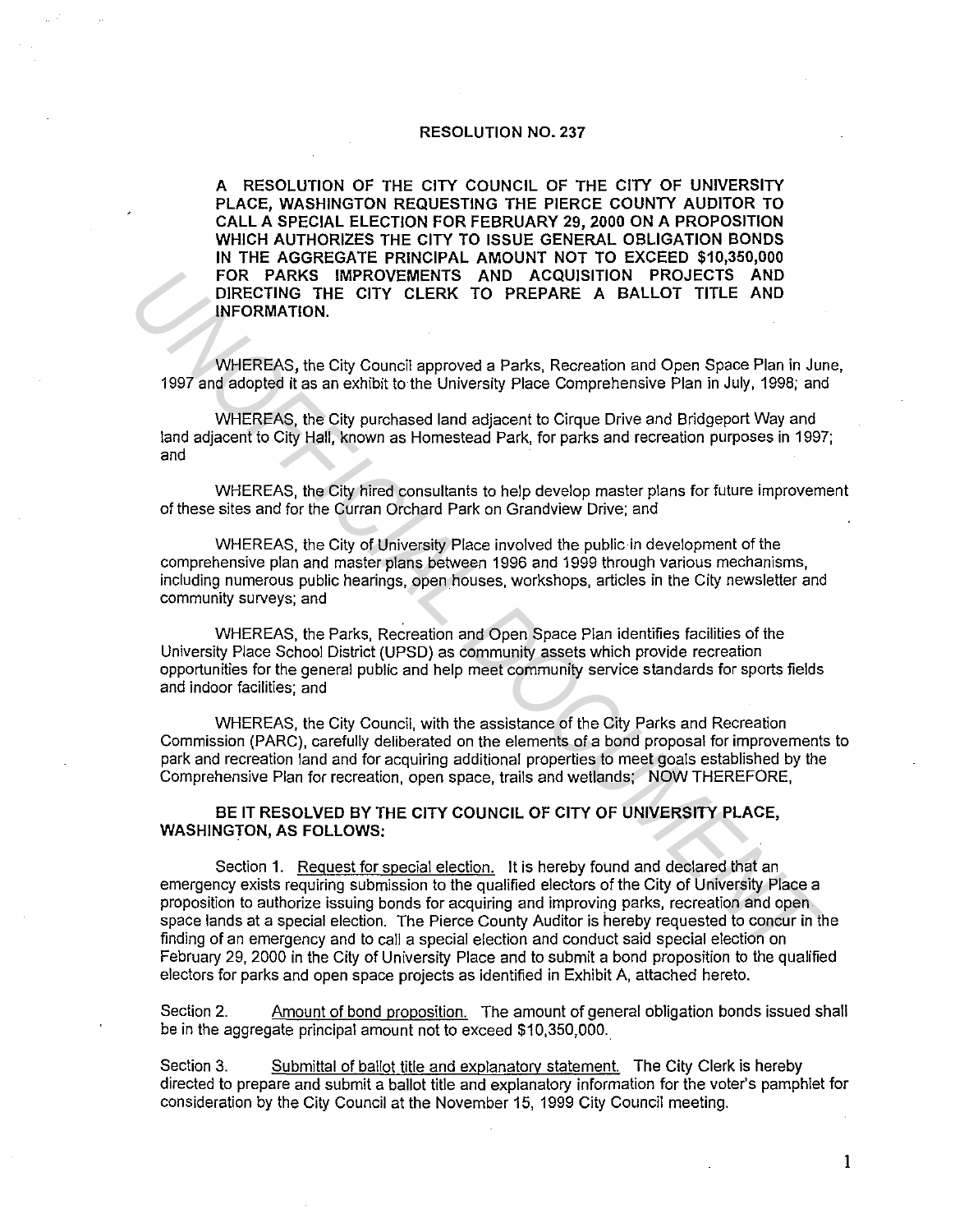Section 4. Effective date. This resolution shall take effect immediately upon adoption.

**ADOPTED BY THE CITY COUNCIL ON OCTOBER 4, 1999.** 

OCTOBER 4, 1999.<br>Debbie Klosowski, Mayor

**ATTEST:** 

'Susan Matthew. City Clerk ATTEST:<br>
SUSSIMMENT CINCO CONTRACTOR<br>
UNITED STRIKE ON THE CONTRACTOR OF THE CONTRACTOR OF THE CONTRACTOR OF THE CONTRACTOR